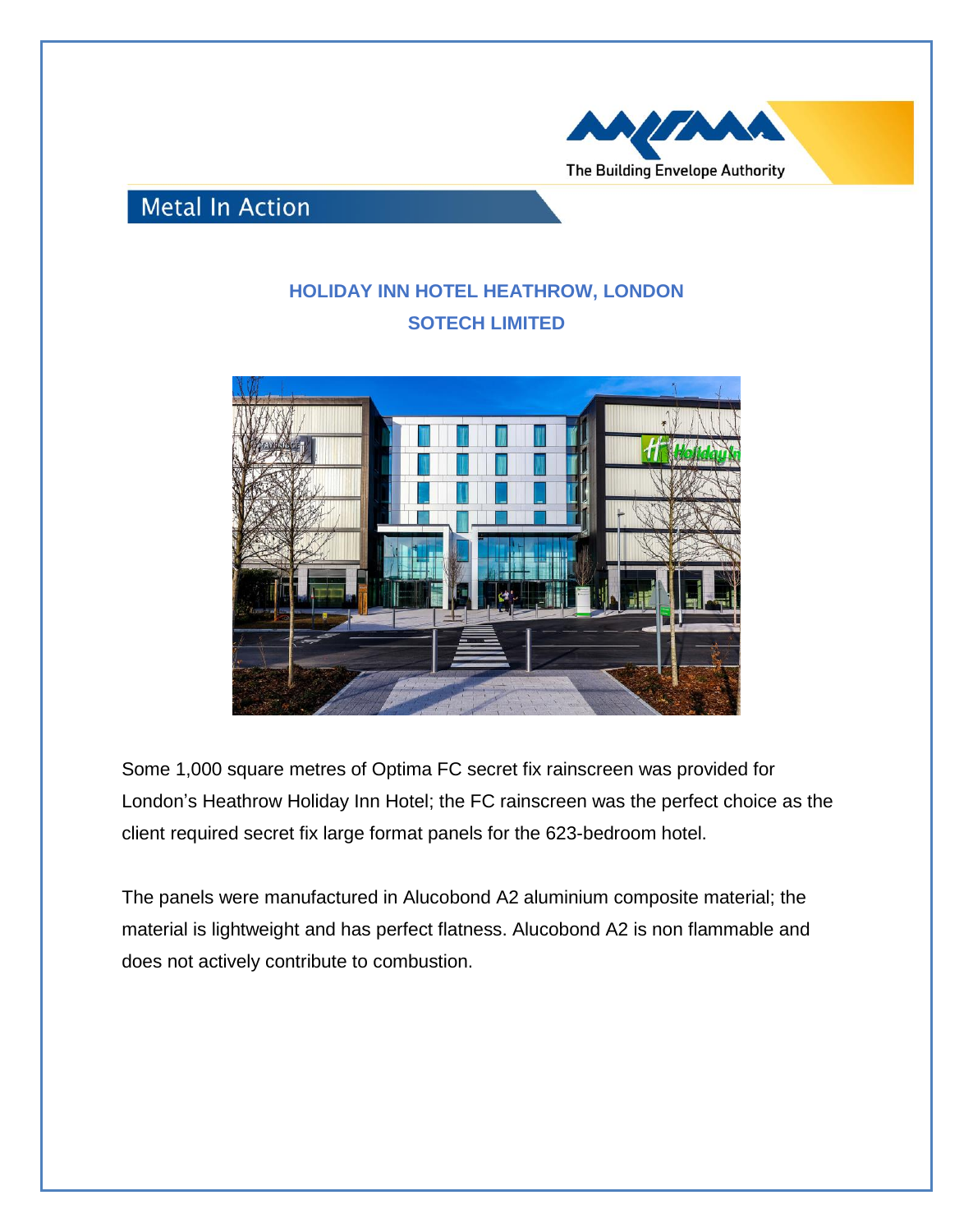The project came with its challenges as the system required each panel to 'return' into the window reveal. As there is little room for error with this material, a great deal of accuracy in manufacturing and installation was required to ensure the panels fit first time.



Jamie Smith, estimator at Sotech said "The final appearance of the project is aesthetically pleasing, the quality of the install and design by Clarke Facades only assists in enhancing the image."

The Optima FC is versatile and available in a multitude of materials and thicknesses (from 1.5mm to 4mm). It has been independently tested and accredited to Centre for Window and Cladding Technology (CWCT) standards and is fully compliant to National House Building Council (NHBC) requirements.